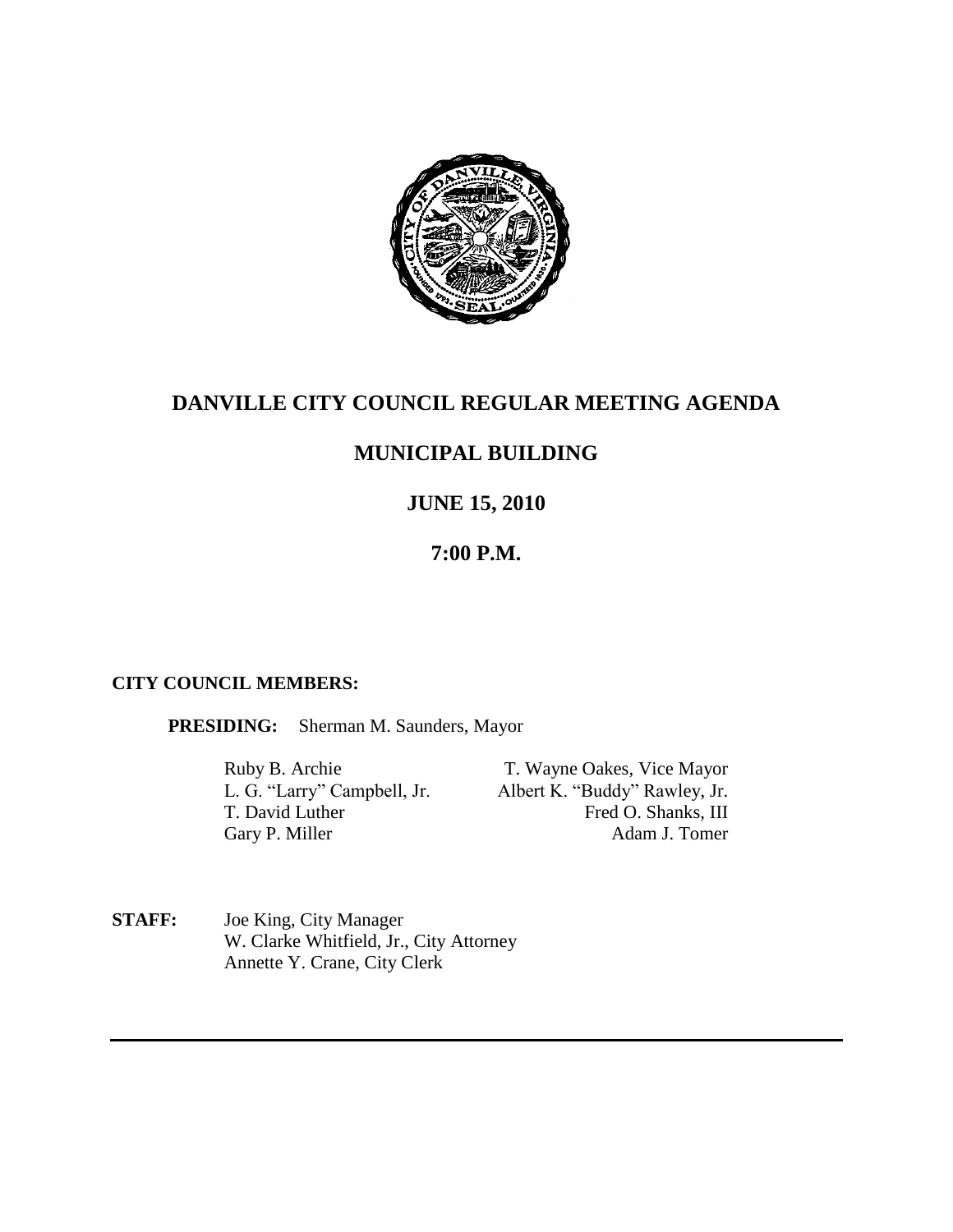## **I. MEETING CALLED TO ORDER**

## **II. ROLL CALL**

**III. INVOCATION** – Council Member Gary P. Miller

### **IV. PLEDGE OF ALLEGIANCE TO THE FLAG**

#### **V. ANNOUNCEMENTS AND SPECIAL RECOGNITION**

Proclamation: *"National Ride to Work Day"* Presented to: Mark McFaddin, Coordinator, Danville Community College - Motorcycle Rider Training Program

#### **VI. COMMUNICATIONS FROM VISITORS**

Presentation: Local Jobs for America Act Presented by: Nik Belanger, Southside Organizer, Virginia Organizing Project

*Citizens who desire to speak on matters not listed on the Agenda will be heard at this time. Citizens who desire to speak on Agenda Items will be heard when the Agenda Item is considered.*

#### **VII. OLD BUSINESS**

- A. Consideration of Approval of Minutes for Both the Regular Council Meeting and the Regular Work Session held on June 1, 2010.
- B. Consideration of Increasing Court Fees to Amend the Assessments for Courthouse Construction, Renovation or Maintenance; Courthouse Security Fees; and to Amend the Assessment for the Law Library as Part of Costs in Civil Actions. Council Letter Number 58-10
	- 1. Public Hearing
	- 2. Ordinance to Amend the Assessment for Courthouse Construction, Renovation, or Maintenance. **FINAL ADOPTION**
	- 3. Ordinance to Amend the Assessment for Courthouse Security Fees in Each Criminal or Traffic Case. **FINAL ADOPTION**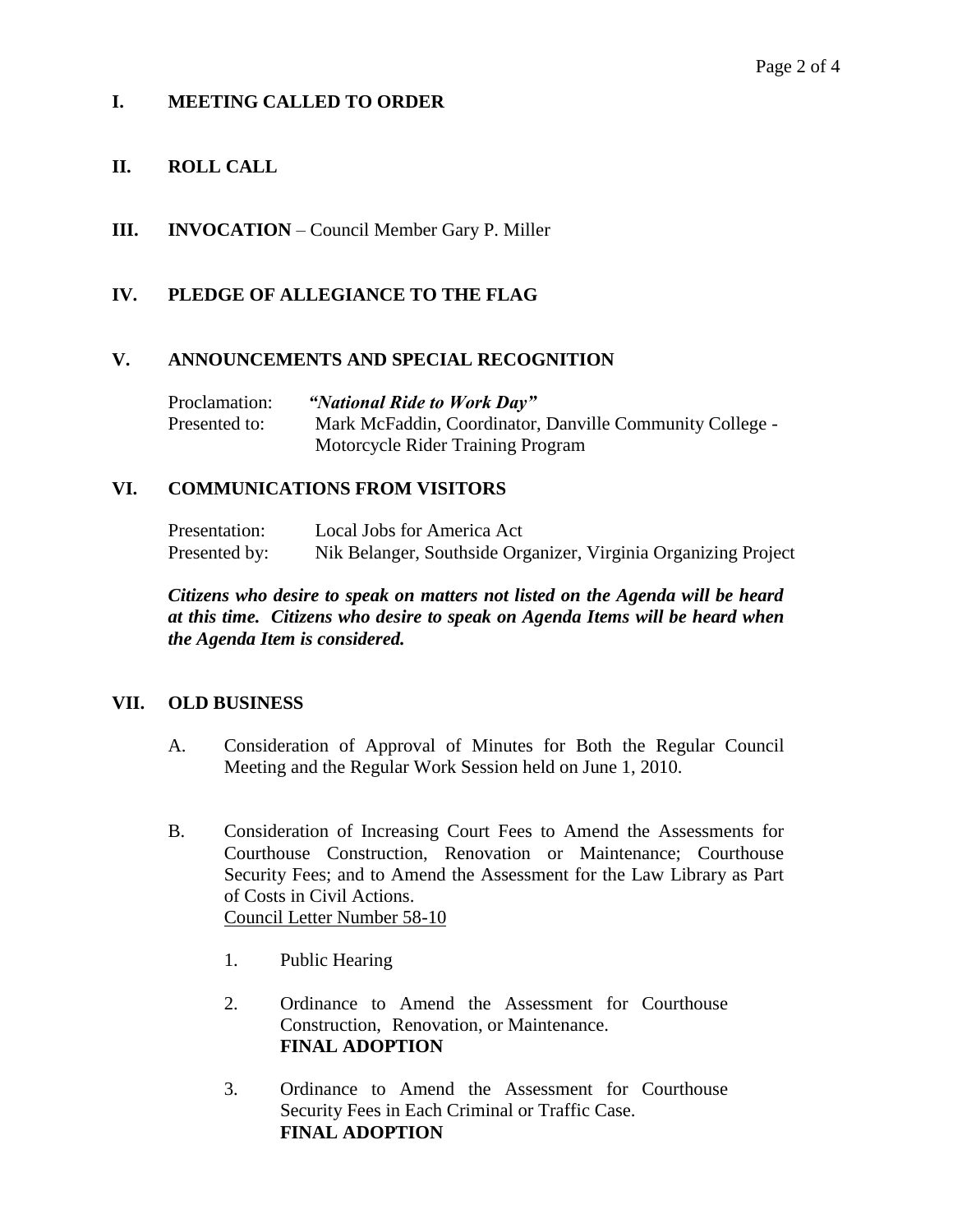- 4. Ordinance to Amend the Assessment for the Law Library as Part of Costs in Civil Actions. **FINAL ADOPTION**
- C. Consideration of Amending the Fiscal Year 2010 Budget Appropriation Ordinance for a Grant in the Amount of \$319,000 from the Virginia Department of Emergency Management for the Purchase of an Armored Incident Response Vehicle, Personal Protective Equipment, and License Plate Readers for the Police Department. Council Letter Number 56-10

Ordinance Amending the Fiscal Year 2010 Budget Appropriation Ordinance by Increasing Revenue to Anticipate the Receipt of Grant Funds from the United States Department of Homeland Security through the Virginia Department of Emergency Management (VDEM) for the State Homeland Security Program (SHSP) in the Amount of \$319,000 and Appropriating Same. **FINAL ADOPTION**

- D. Consideration of the Fiscal Year 2011 City and Capital Improvement Plan Budgets. Council Letter Number 65-10
	- 1. Resolution Approving the Budgets of the Various Funds of the City of Danville for the Fiscal Year Ending June 30, 2011. **FINAL ADOPTION**
	- 2. Resolution Approving the Fiscal Year 2011 Capital Improvements Plan for the City of Danville, Virginia. **FINAL ADOPTION**
	- 3. Budget Appropriation Ordinance for Fiscal Year 2011. **FINAL ADOPTION**

### **VIII. NEW BUSINESS**

A. Consideration to Authorize the Danville-Pittsylvania Regional Industrial Facility Authority to Submit an Application to the Virginia Tobacco Indemnification and Community Revitalization Commission for an Award Under the Special Projects Fund Grant Program for the Mega Park Site. Council Letter Number 72-10